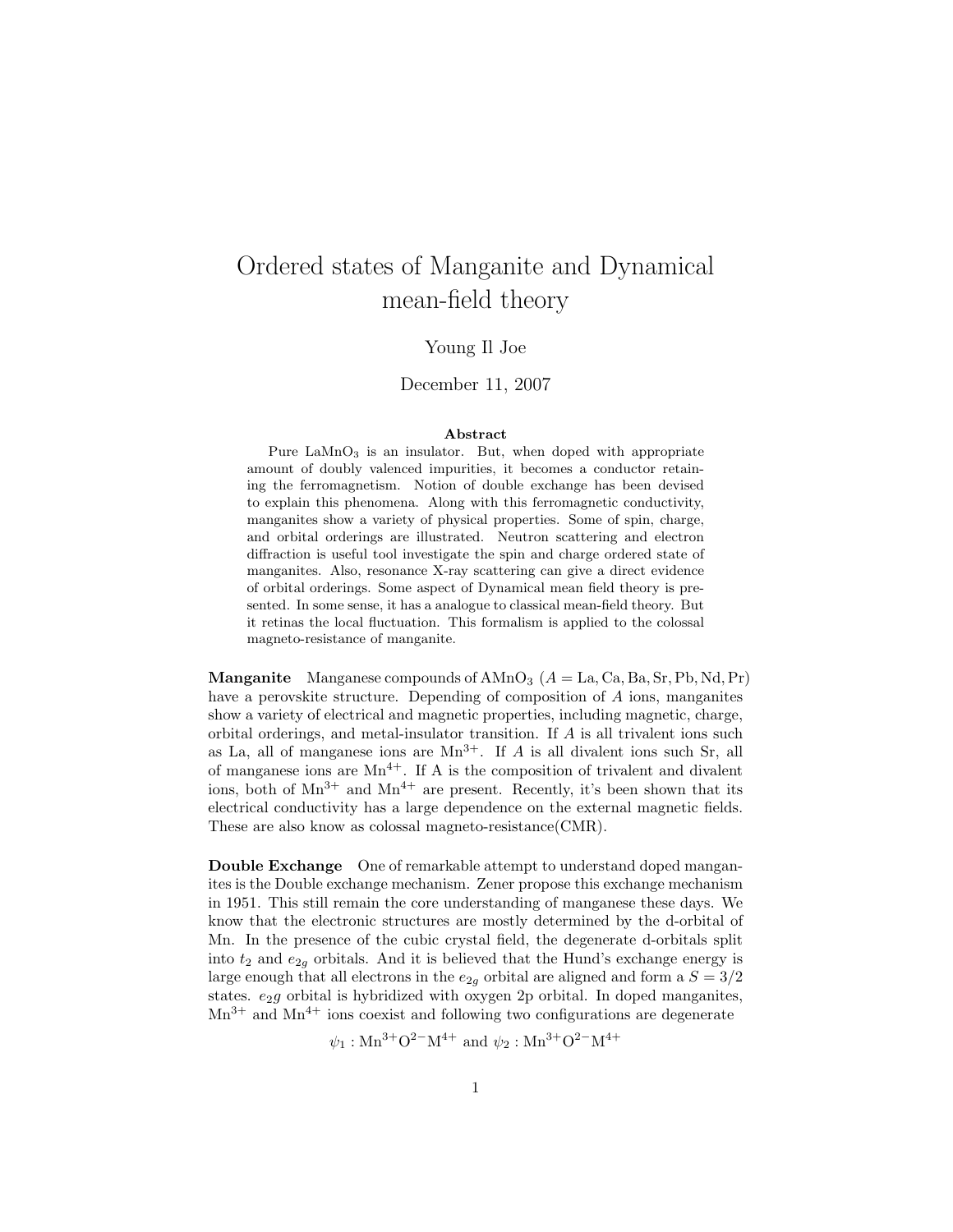The transfer matrix between these two states is due to the simultaneous electrons transition from Mn<sup>3+</sup> to  $O^{2-}$  and from  $O^{2-}$  to MN<sup>4+</sup>. Because the strong Hund's exchange interaction, ferromagnetic configuration can lower the hopping energies. In this core electrons' ferromagnetic configuration,  $\psi_1$  and  $\psi_2$  are mixed and give a mechanism for the ferromagnetic conductivity.

Kubo and Otaha(1972) gave a complete double exchange treatment, Starting with following Hamiltonian

$$
H = -J \sum_{i,\sigma,\sigma'} (\mathbf{S}_i \cdot \sigma_{\sigma,\sigma'}) c_{i\sigma}^\dagger c_{i\sigma'} + \sum_{i,j,\sigma} t_{ij} c_{i\sigma}^\dagger c_{j\sigma}
$$

, where  $c_{i\sigma}^{\dagger}$ , and  $c_{i\sigma}$  are creation and annihilation operators for  $e_g$  electrons,  $t_{ij}$ is a transfer matrix,  $J$  is a intra-atomic exchange interaction,  $S_i$  is the spin due to the  $t_{2g}$  core electrons. They treat  $t_{ij}$  transfer elements, which is considered very small compared to J, as perturbation, and restrict the Hilbert space to the subspace with each electron spin has spin parallel to the localized spin. Effective Hamiltonian is the following

$$
\sum_{i,j,\sigma,\sigma'} t_{ij} \left(1_{i-\sigma}\right) c_{i\sigma}^{\dagger} \left(P_i^{\dagger} P_j^{\dagger}\right)_{\sigma\sigma'} \left(1 - n_{j-\sigma}\right) c_{j\sigma'}
$$

and

$$
\left(P_i^{\dagger}\right)_{\sigma\sigma'} = \frac{\mathbf{S_i} \cdot \sigma_{\sigma\sigma'} + (S+1) \,\delta_{\sigma\sigma'}}{2S+1}
$$

They applied the spin wave approximation to this model, and calculated the temperature dependence of resistivity and found that it is proportional to  $T^{9/2}$ .

 $\text{LaMnO}_3$  and  $\text{CaMnO}_3$  structures These are two end compounds. Manganese ions have  $3+$  valencies in LaMnO<sub>3</sub> and  $4+$  in CaMnO<sub>3</sub>. LaMnO<sub>3</sub> is orthorhombic, and its space group is  $Pnma$ . Magnetic ground state is antiferromagnetic, and is often called A-type. All the moments in the same  $a - c$ planes are aligned but the moments of adjacent  $a - c$  planes anti-aligned. CaMnO3 is cubic and its space is  $Pm3m$ . At ground state, it is also antiferromagnetic. This states are composed of two interpenetrating face-centered cubic lattices with opposite spins.

Its strong on-site Coulomb repulsion, charge ordering has been expected. Fig 3 shows some of super-lattice peaks of  $\text{La}_{0.5}\text{Ca}_{0.5}\text{MnO}_3$  along with fundamental Bragg peaks. This system has same number of  $Mn^{3+}$  and  $Mn^{4+}$  ions. The fundamental Bragg peaks are labeled by  $(a)$ ,  $(b)$ , and  $(c)$ . These are  $(2,0,0)$ ,  $(0,2,0), (1,1,0)$ , respectively. It clearly shows  $(1/2, 0, 0), (0, 1/2, 0)$  super-lattice peaks. In the schematics, open circles represent  $Mn^{4+}$  and close circles represent  $Mn^{3+}$  ions.

Figure 2. shows that the integrated intensity of  $\text{LaMnO}_3$  of  $(3,0,0)$  reflection and the fluorescence data. From the flourescence data, we can locate the Kabsorption edge of Manganese ion. It is about  $6.552 \text{ KeV}$ .  $(3,0,0)$  reflection is forbidden, but this shows a sharp peak about 3eV above the K-absorption edge.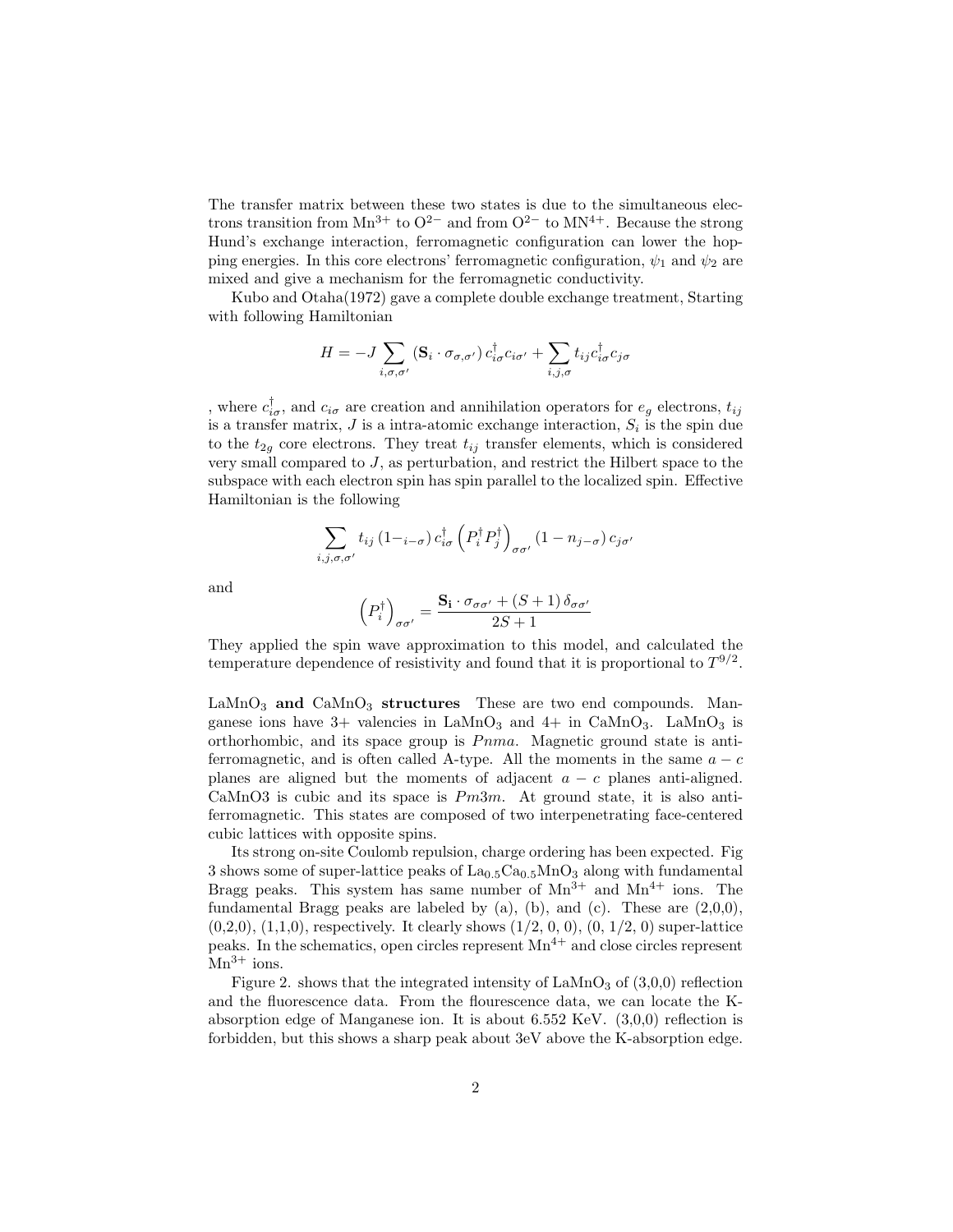

Figure 1:  $\mbox{LaMnO}^3$ unit cell



Figure 2: Orbital and Spin ordering of  ${\rm LaMnO_3}$  and energy level of Mn  $4p$ orbital in ordered states.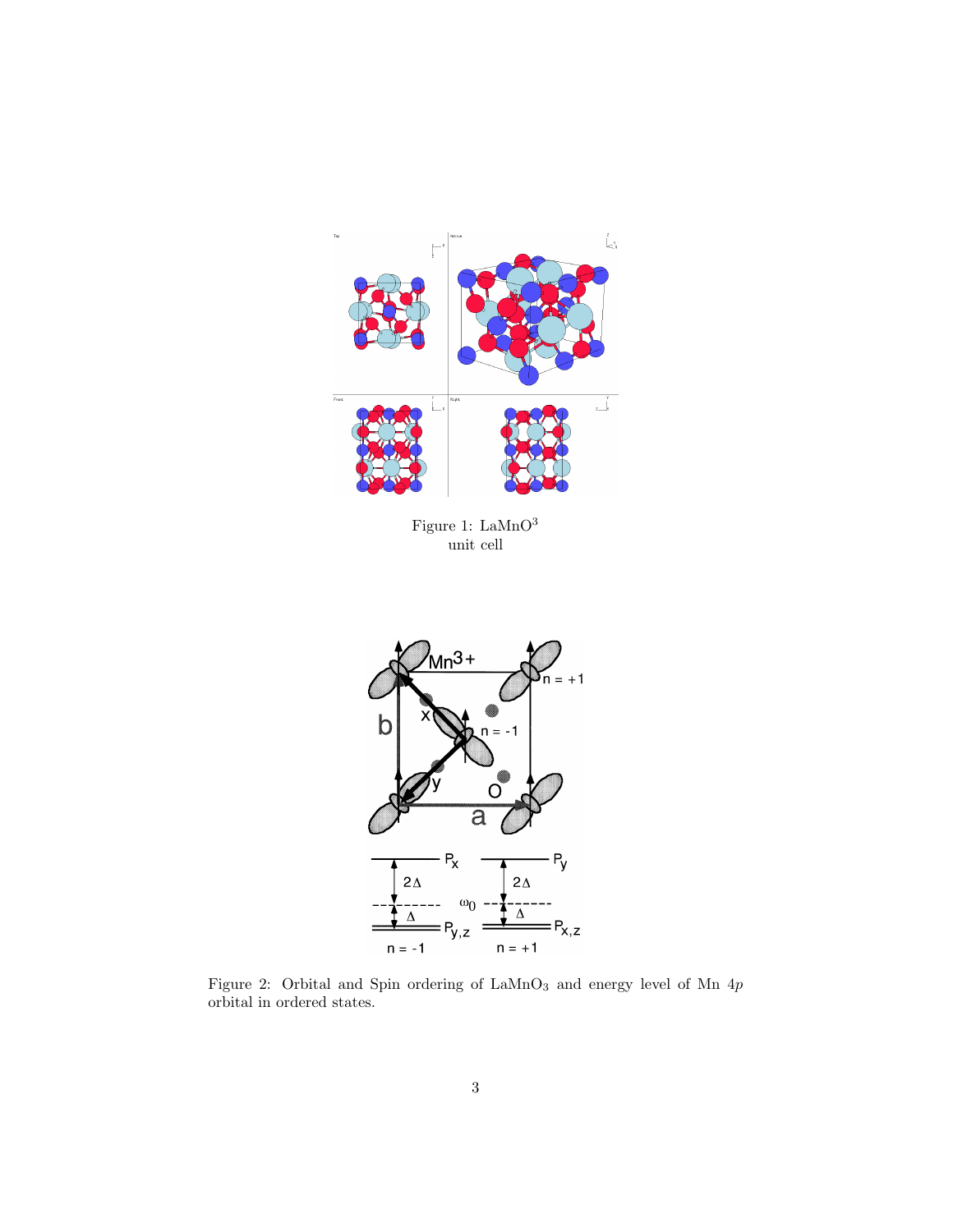

Figure 3: Electron diffraction image of  $La<sub>0.5</sub>Ca<sub>0.5</sub>MnO<sub>3</sub>$  and schematic of charge orderings

This can be explained by the resonance between 1s and 4p orbital through the dipole transition. Dipole transition to 3d orbital is allowed, but it is far below the K-absorption edge.

Colossal magnetoresistance Colossal magnetoresistance is the phenomenon of unusually large effect of external field on the electric resistivity. Initially discovered in 1993 by von Helmolt et al., these material has been intensely researched because of its potential use in the information technology. Magnetoresistance of conventional material is limited up to 5%. But the Colossal magnetoresistance material(usually magnates) have a order of magnitude change of resistivity. Depending on the magnitude, it is called either Giant magnetoresistance(GMR) or Colossal magnetoresistance(CMR). Because of its strong correlation of constituent particles, there is no unifying theory describing the physics of perovskite-like CMR materials.

Strongly Correlated System Materials with open d or f orbitals show some of properties that can not be explained by the band theory or self-consistent oneparticle theory(e.g. Hartree Fock approximation). This is because the d and f orbitals are spatially confined, electrons in these orbitals experience strong Coulomb interaction with each other. This means that these strongly interacting electrons can not be described by the mean field theory, where each constituent particle experience the mean field generated by the all the particles in the system. In the mean field theory, all the correlation are averaged out, each particle moves independently in the mean field. At high temperature, with rapidly varying thermal fluctuation, this approximation usually gives a better results. But its applicability to the strongly correlated system is limited.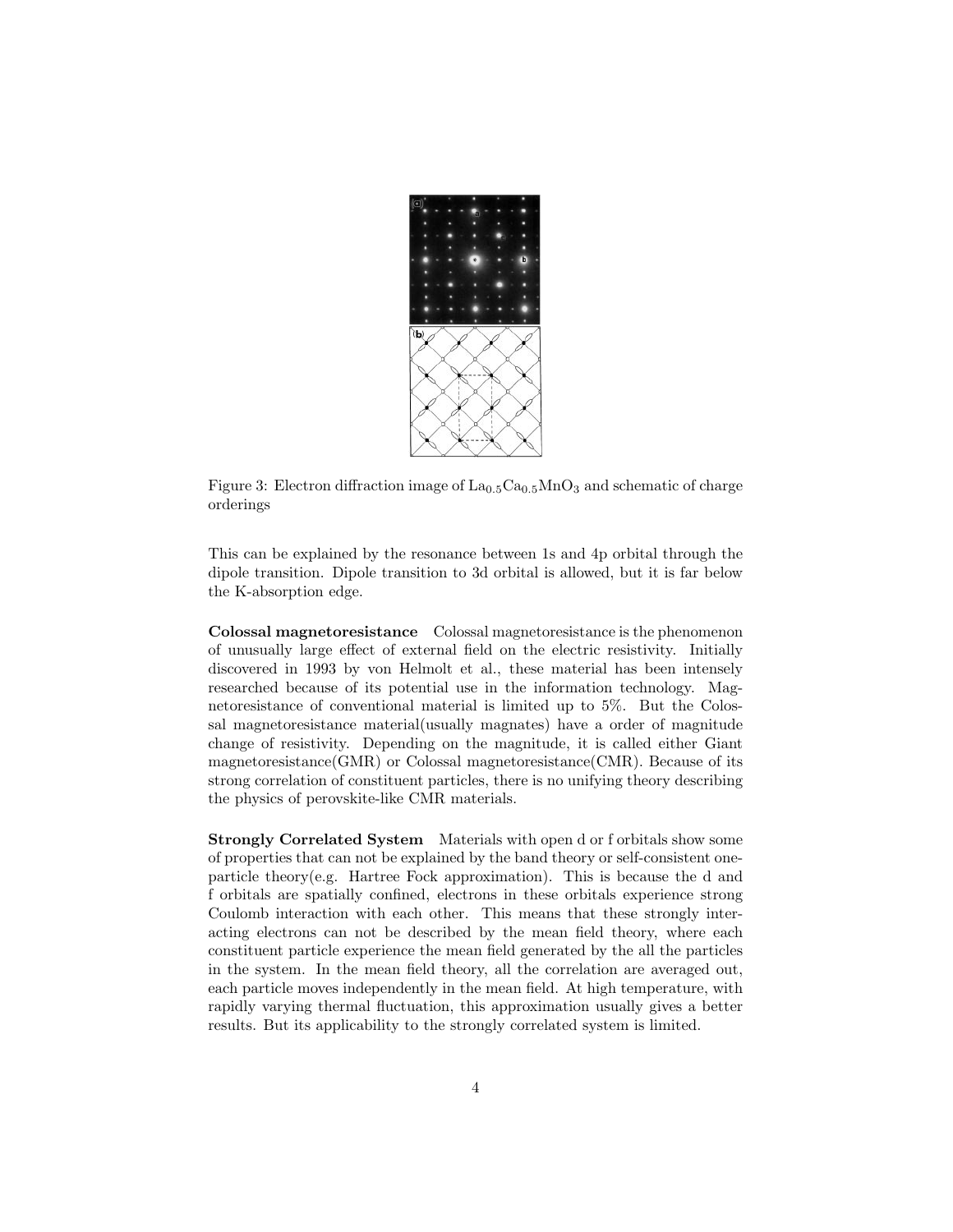

Figure 4: Closed circle indicates integrated intensity of (3,0,0) around Kabsorption edge and open circles are flourescence

Dynamical Mean Field theory In Hartree-Fock approximation, Both of temporal and spatial fluctuation are "frozen out". But in some systems, without considering local fluctuation, we can't see the essential aspect of the system. In this sense, dynamical mean field theory is distinguished from the Hartree-Fock approximation. In DMF, the local fluctuations are taken into account to begin with. In this scheme, the single site is chosen, and we integrate out the all other parameter except those of that single site.

$$
S_{\text{eff}} = -\int_0^\beta d\tau \int_0^\beta d\tau' \sum_{\sigma} c_{\sigma\sigma}^{\dagger} \tau \mathcal{G}_0^{-1} (\tau - \tau') c_{\sigma\sigma} (\tau') + U \int_0^\beta d\tau \ n_{0\uparrow} (\tau) n_{o\downarrow} (\tau)
$$

$$
G(\tau - \tau') \equiv -\langle Tc(\tau) c^{\tau} (\tau') \rangle_{S_{\text{eff}}}
$$

In contrary to the Weiss mean field theory,  $\mathcal{G}_0^{-1}$  is a function of time instead of a single number. In the Weiss mean field theory, it is a just a effective magnetic field. this quantity is the equilibrium value of the microscopic magnetic field. This is the consequence of the fact that in the DMF, the local fluctuations are taken into account even though spatial fluctuation is integrated out. In close analogue to the Weiss mean field theory, the self consistency condition can be written as

$$
\mathcal{G}\left(i\omega_{n}\right)^{-1} = i\omega_{n} + \mu + G\left(i\omega_{n}\right)^{-1} - R\left[G\left(i\omega_{n}\right)\right]
$$

,<br>where  $G$  is the local Green's function calculated from the effective action<br>  $S_{\mbox{\scriptsize eff}}.$ 

$$
G\left(\tau-\tau^{\prime}\right)\equiv-\langle Tc\left(\tau\right)c^{\dagger}\left(\tau^{\prime}\right)\rangle_{S_{\text{eff}}}
$$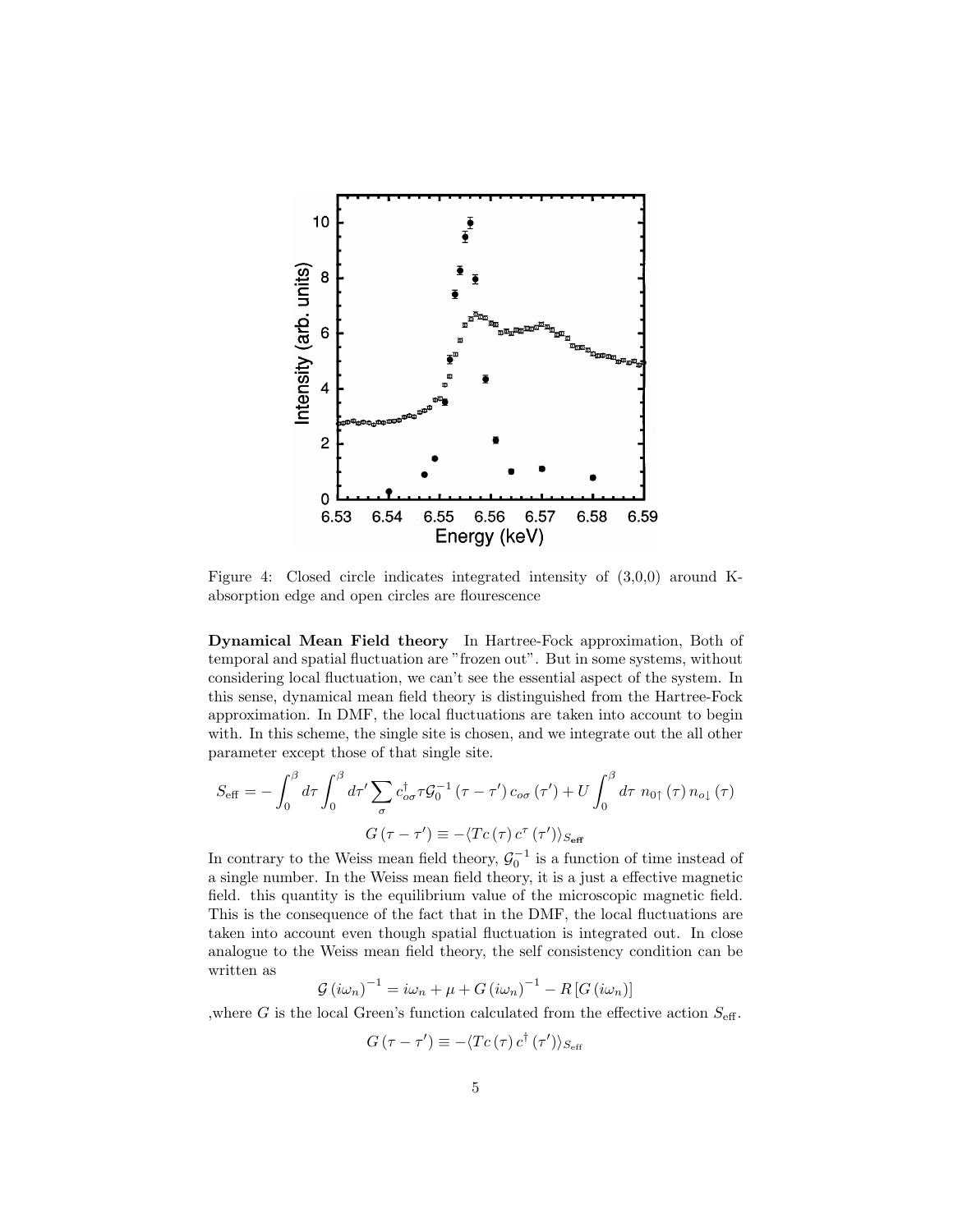

Figure 5: A single site is considered to be embedded in the electron reservoir, where the electron reservoir is described by a "Weiss function"  $G^{-1}$ . Through the interaction with the reservoir, the state of singe site can change in time. All of its possible states are empty, spin-up, spin-down, doubly occupied states (  $|0\rangle, |\uparrow\rangle, |\downarrow\rangle, |\uparrow\downarrow\rangle)$ 

and

$$
G(i\omega_n) = \int_0^\beta G(\tau) e^{i\omega_n \tau}, \ \omega_n \equiv \frac{(2n+1)\pi}{\beta}
$$

 $R(G)$  is the reciprocal function of the Hilbert transform of the density of state of the lattice excluding the single site. if non-interacting density of state  $D(\epsilon)$ is given,

$$
D(\epsilon) = \sum_{\mathbf{k}} \delta(\epsilon - \epsilon_{\mathbf{k}}), \ \epsilon_{\mathbf{k}} \equiv \sum_{ij} t_{ij} e^{i\mathbf{k} \cdot (R_i - R_j)}
$$

the Hilbert transforms and its reciprocal can be written as

$$
\tilde{D}(\zeta) \equiv \int_{-\infty}^{\infty} \frac{D(\epsilon)}{\zeta - \epsilon}, \ R\left[\tilde{D}(\zeta)\right] = \zeta
$$

Self-consistency condition The Hubbard model will be considered as an example here. It can be written as following

$$
H = -\sum_{\langle ij \rangle, \sigma} t_{ij} \left( c_{i\sigma}^{\dagger} c_{j\sigma} + c_{j\sigma}^{\dagger} c_{i\sigma} \right) + U \sum_{i} n_{i\uparrow} n_{i\downarrow}
$$

The partition function of this model can be written as the functional integral over Grassman variables  $c_i^{\dagger}$  and  $c_i$ .

$$
Z = \int \prod_i Dc_{i\sigma}^{\dagger} Dc_{i\sigma} e^{-S}
$$

$$
S = \int_0^\beta d\tau \Big( \sum_{i\sigma} c_{i\sigma}^\dagger \partial_\tau c_{i\sigma} - \sum_{ij,\sigma} t_{ij} c_{i\sigma}^\dagger c_{j\sigma} - \mu \sum_{i\sigma} c_{i\sigma}^\dagger c_{i\sigma}
$$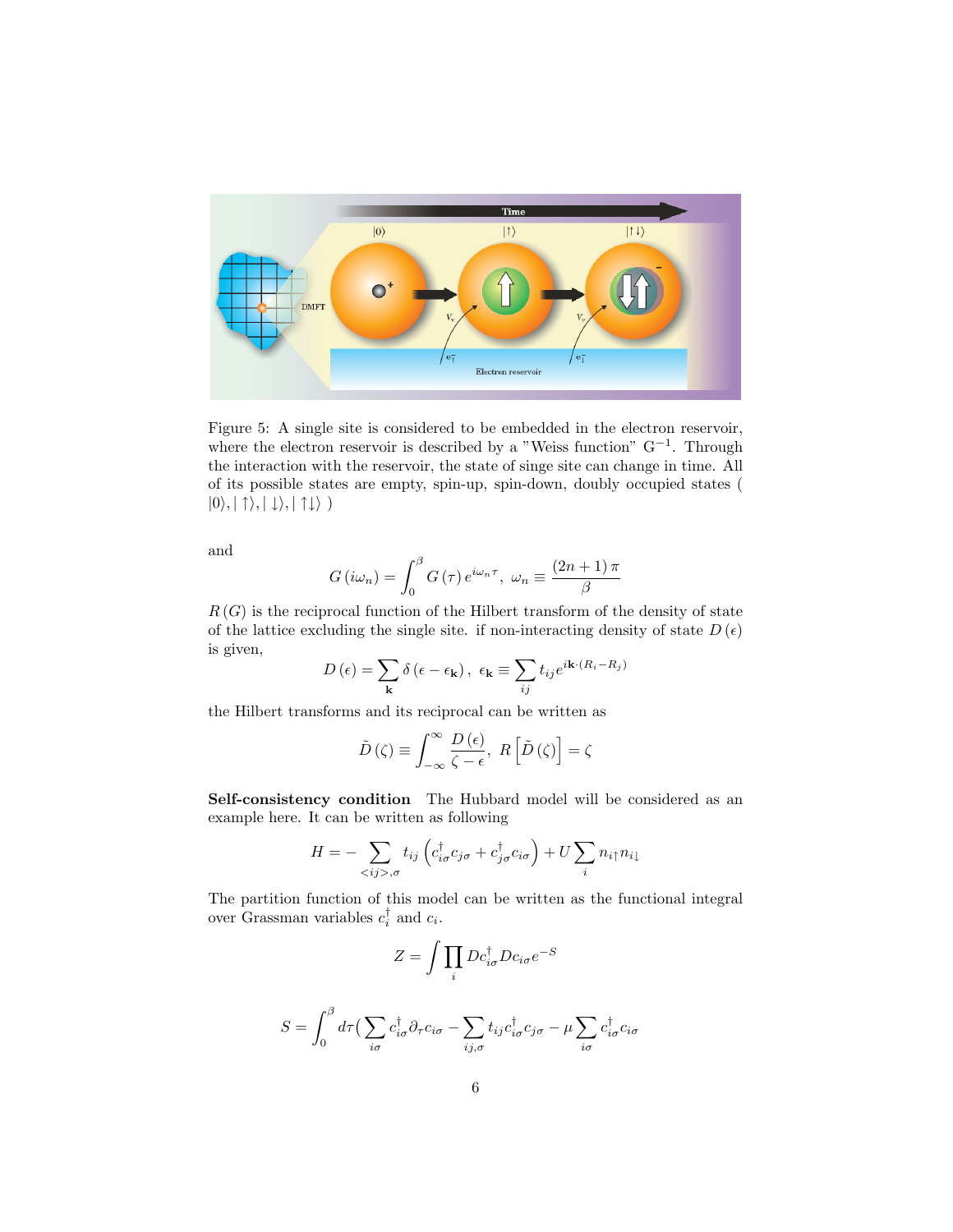$$
+U\sum_{i}n_{i\uparrow}n_{i\downarrow})
$$

Integrating out over all the variables except  $c_{\sigma\sigma}^{\dagger}$  and  $c_{\sigma\sigma}$ , effective action can be defined as

$$
\frac{1}{Z_{\text{eff}}}e^{-S_{\text{eff}}}[c_{o\sigma}^{\dagger},c_{o\sigma}] \equiv \frac{1}{Z}\int_{i\neq o}[dc_{i\sigma}^{\dagger}][dc_{i\sigma}]e^{-S}
$$

Once we get the effective action  $S_{\text{eff}}$ , we can calculate the local correlation function of the original Hubbard model. Splitting the original action,  $S =$  $S^{(0)} + S_0 + \Delta S$ , where  $S^0$  is the action of the lattice excluding the single site, and

$$
S_0 = \int_0^\beta \sum_{\sigma} c_{\sigma\sigma}^\dagger (\partial_\tau - \mu) c_{\sigma\sigma} + U n_{\sigma\uparrow} n_{\sigma\downarrow}
$$

$$
\Delta S = -\int_0^\beta d\tau \sum_{i\sigma} t_{i\sigma} \left( c_{i\sigma}^\dagger c_{\sigma\sigma} + c^\dagger c_{i\sigma} \right)
$$

Thus,  $S_0$  represents a free part of action of the single site, and  $\Delta S$  represents the coupling between the single site and the rest of the system. In the limit of infinite dimensionality, this form can be simplified, because the coupling with the nearest neighbors are dominant.

$$
\mathcal{G}_0^{-1}(i\omega_n) = i\omega_n + \mu - \sum_{ij} t_{oi} t_{oj} G_{ij}^{(0)}(i\omega_n)
$$

, where  $G_{ij}^{(0)}$  is a Green's function of Hubbard model with a single site removed. It has a following relation withe the original Hubbard model.

$$
G_{ij}^{(0)} = G_{ij} - \frac{G_{io} G_{oj}}{G_{oo}}
$$

Using the last two equations, we can compute the following

$$
\sum_{ij} t_{io} t_{jo} G_{ij} - \left(\sum_i t_{io} G_{io}\right)^2 / G_{oo}
$$

Colossal magneto-resistance in manganite Millis and Shraiman(1996) showed that the colossal magneto-resistance of  $La_{1-x}Sr_xMnO_3$  is the consequence of the strong electron-phono coupling and double exchange effect. The phenomena of very large resistivity for  $T > T_c$  and the sharp drop of resistivity below  $T_c$  cannot be explained by double exchange mechanism. Their argument is "For  $T > T_c$ , strong electron-coupling coupling localizes the conduction band electron as polarons, but the polaron effect is turned off as T is reduced below  $T_c$ , resulting in the metallic state"

$$
H = H_{el} + H_{JT}
$$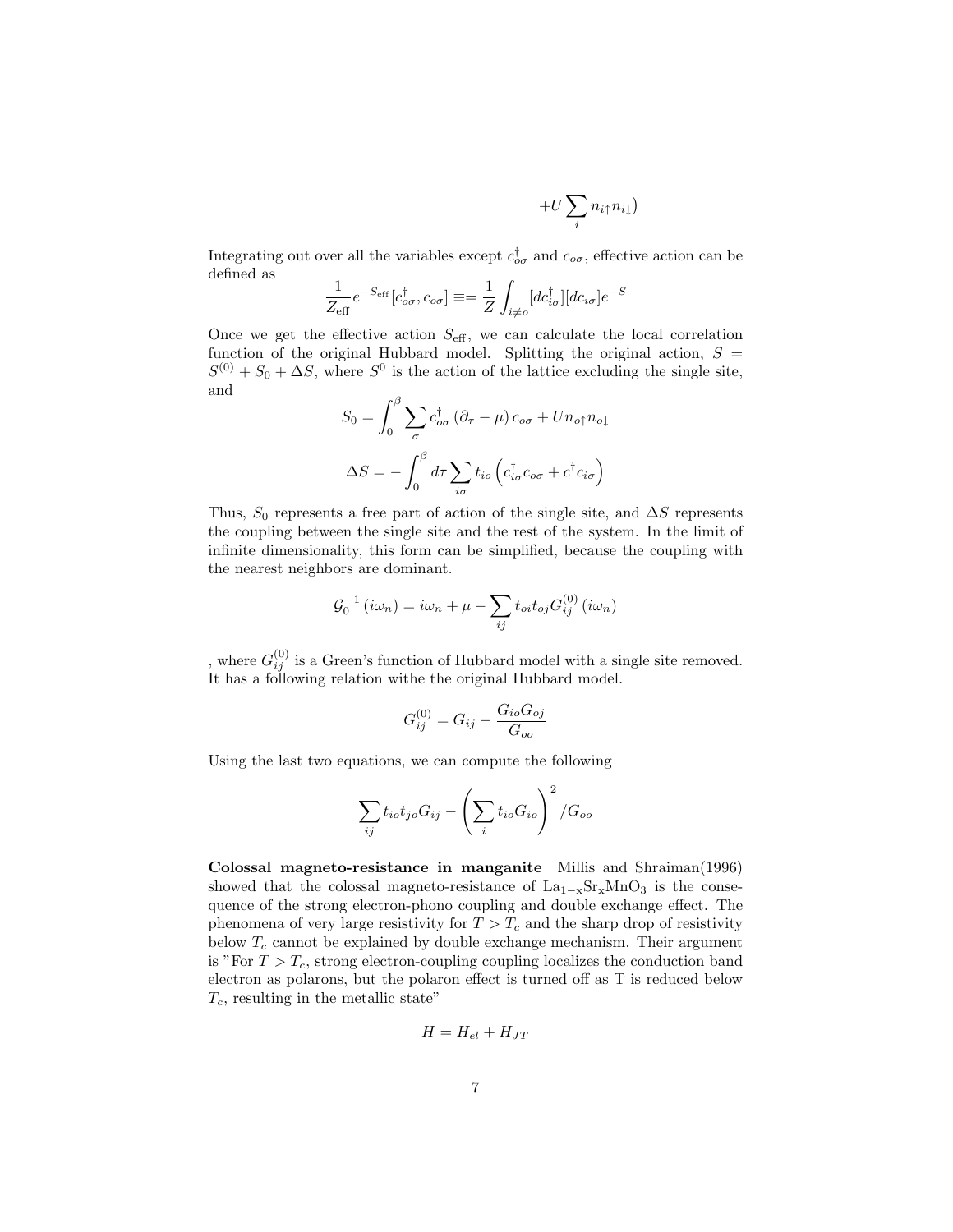

Figure 6: (Upper left) Resistivity calculated with different couplings  $\lambda =$ 1.2(top), 1.12, 1.05, 0.95, 0.85, 0.71(bottom) (Lower left) Magnetic field dependence of resistivity. (Upper right) Resistivity calculated with different couplings  $\lambda = 0.71$ (bottom), 1.12, 1.41, 1.49, 1.58(top), (Lower right) Magnetic field dependence of resistivity.

$$
H_{el} = -\sum_{ij\alpha} t_{ij}^{ab} d_{ia\alpha}^{\dagger} d_{jb\alpha} - J_H \sum_{i,a,\alpha} \mathbf{S}_c^i \cdot d_{ia\alpha}^{\dagger} \sigma d_{ia\alpha} + \sum_i \mathbf{h} \cdot \mathbf{S}_i
$$
  

$$
H_{JT} = g \sum_{ja\sigma} d_{ja\sigma}^{\dagger} Q^{ab}(j) d_{jb\sigma} + k \sum_j \left[ Q^2(j) + \Pi^2(j) / 2kM \right]
$$

, where  $d_{ia\sigma}$  is a creation operator for an outer-shell d electron of spin  $\sigma$  at i. "The local lattice distortions which cause the Jahn-Teller splitting transforms as a two fold degenerate representation of cubic group which we parameterize by a magnitude and an angle  $\phi$ . They couple to the electron as a traceless symmetric matrix  $Q = r [\cos (\phi) \tau_z + \sin (\phi) \tau_x]$ ." Taking  $J_H \to \infty$  ( because we are interest in high temperature phenomena ) and treating the phonon and the core spin classically. Partition function can be written as

$$
Z = \int r dr d\phi d\Omega exp[-tr^2/2T + \text{Tr}ln\left(tG_{eff}^{-1} + \lambda \mathbf{r} \cdot \boldsymbol{\tau} + J_H \mathbf{S_c} \cdot \boldsymbol{\sigma}\right) + \mathbf{h} \cdot \mathbf{\Omega}].
$$

, where  $\Omega$  is the unit vector along  $S_c$  and  $t = D/4$  (D is a the bandwidth), where **1** is the unit vector along  $S_c$  and  $t = D/4$  ( D is a the bandy and  $\lambda$  is a dimensionless electron-phonon coupling constant  $\lambda = g/\sqrt{kt}$ .

## References

[1] M. B. Salamon, M. Jaime, 2001, Rev. Mod. Phys. 73, 584.